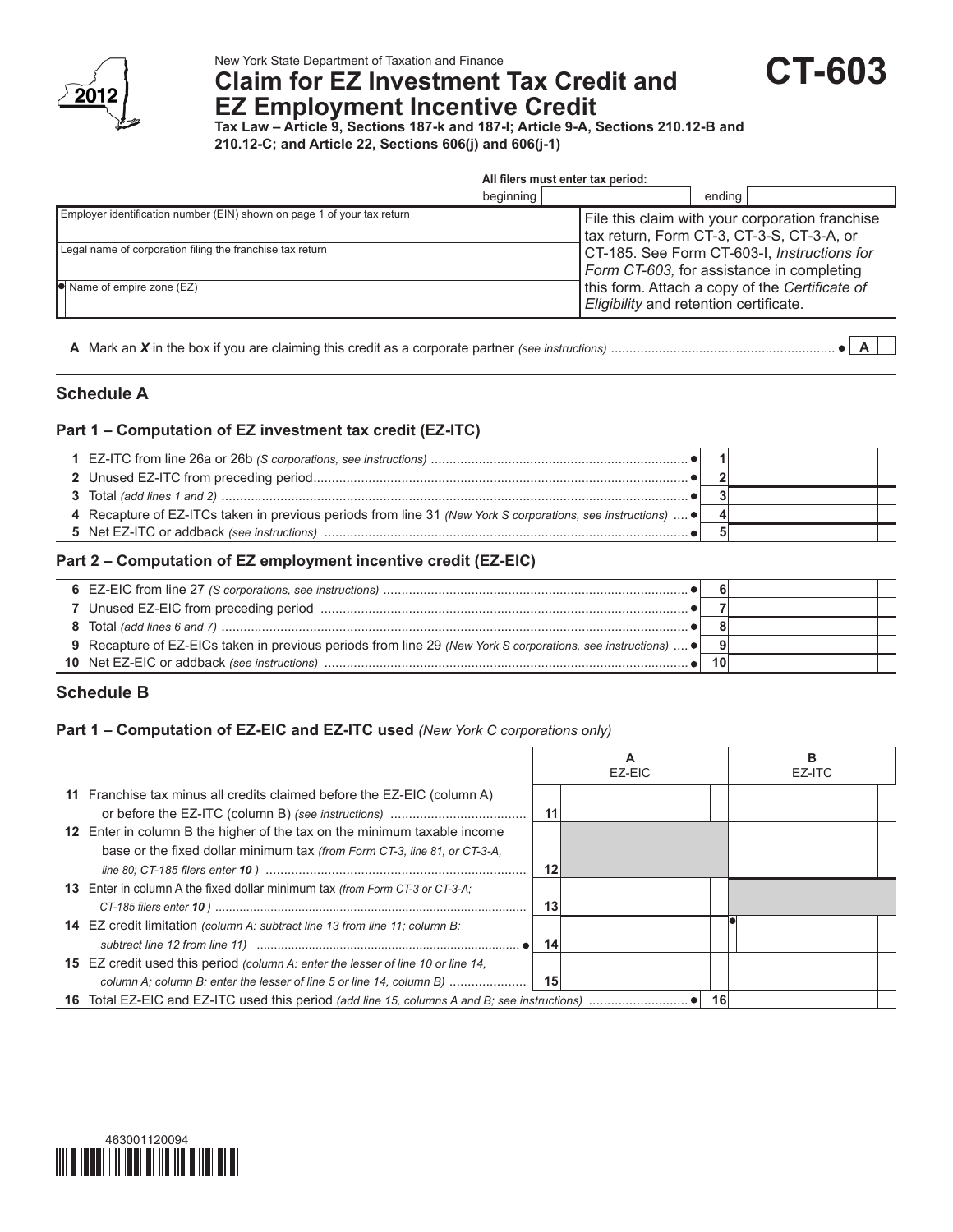#### **Part 2 – Credits available for refund or carryforward** *(New York C corporations only)*

|     |                                                                                                                  | -17        |  |
|-----|------------------------------------------------------------------------------------------------------------------|------------|--|
| 18  |                                                                                                                  | 18         |  |
| 19  |                                                                                                                  | -19        |  |
| 20a |                                                                                                                  |            |  |
|     |                                                                                                                  |            |  |
|     | 20c Qualified or new businesses only: amount of line 20a to be applied as an overpayment                         |            |  |
|     |                                                                                                                  |            |  |
|     |                                                                                                                  | 21         |  |
|     |                                                                                                                  | 22         |  |
| 23  |                                                                                                                  | 23         |  |
|     |                                                                                                                  | 24         |  |
|     | 25a Qualified businesses only: EZ-EIC available for refund (enter the lesser of 50% of line 6 or 50% of line 24) | <b>25a</b> |  |
|     |                                                                                                                  |            |  |
|     | 25c Qualified businesses only: amount of line 25a to be applied as an overpayment to next year's tax             |            |  |
|     |                                                                                                                  |            |  |
|     |                                                                                                                  |            |  |

# **Schedule C – EZ-ITC** *(see instructions)*

# **Property located in EZ on which EZ-ITC is claimed** *(attach additional sheets if necessary)*

| $\overline{A}$<br>Itemized description of property<br>(list items individually) | $\overline{B}$<br>Principal use | $\overline{\mathsf{c}}$<br>Date acquired | D<br>Life<br>(years) | Έ<br>Cost or other basis |
|---------------------------------------------------------------------------------|---------------------------------|------------------------------------------|----------------------|--------------------------|
|                                                                                 |                                 |                                          |                      |                          |
|                                                                                 |                                 |                                          |                      |                          |
|                                                                                 |                                 |                                          |                      |                          |
|                                                                                 |                                 |                                          |                      |                          |
|                                                                                 |                                 |                                          |                      |                          |
|                                                                                 |                                 |                                          |                      |                          |
|                                                                                 |                                 |                                          |                      |                          |
|                                                                                 |                                 |                                          |                      |                          |
|                                                                                 |                                 |                                          |                      |                          |
|                                                                                 |                                 |                                          |                      |                          |
|                                                                                 |                                 |                                          |                      |                          |
|                                                                                 |                                 |                                          |                      |                          |
|                                                                                 |                                 |                                          |                      |                          |
|                                                                                 |                                 |                                          |                      |                          |
|                                                                                 |                                 |                                          |                      |                          |
|                                                                                 |                                 |                                          |                      |                          |
|                                                                                 |                                 |                                          |                      |                          |
|                                                                                 |                                 |                                          |                      |                          |
|                                                                                 |                                 |                                          |                      |                          |
|                                                                                 |                                 |                                          |                      |                          |
|                                                                                 |                                 |                                          |                      |                          |
|                                                                                 |                                 |                                          |                      |                          |
|                                                                                 |                                 |                                          |                      |                          |
|                                                                                 |                                 |                                          |                      |                          |
|                                                                                 |                                 |                                          |                      |                          |
|                                                                                 |                                 |                                          |                      |                          |
|                                                                                 |                                 |                                          |                      |                          |